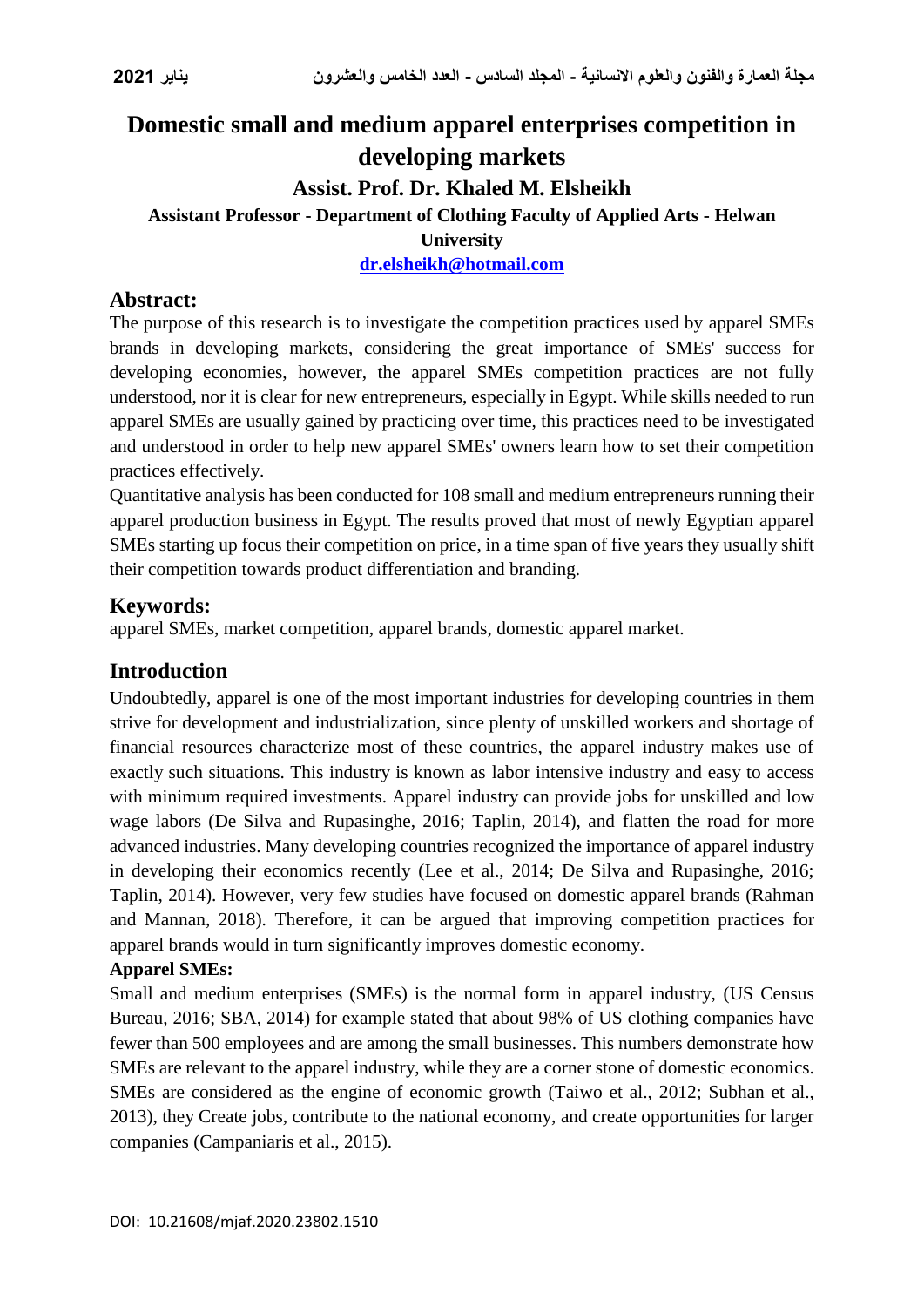Nevertheless, the drawback is that apparel SMEs do not operate in the same way as large firms (Sinha et al., 2011), and the methods used to start and run a SME is not clear too. As Birdthistle (2007, p. 554) notes, "The only way to learn how to run an SME is by doing it". SMEs have their own characteristics and are quite different from their large counterparts. For example, SMEs are known for their flexibility and ability to innovate (Su and Gargeya, 2016). This flexibility on one hand is used as a competitive advantage for apparel SMEs in particular, but on the other hand, it makes it harder to study such enterprises, and sharpen this competitive advantage afterwards.

# **Competition in apparel markets:**

Competition in the apparel markets is intense with a huge market and a short life span of its products, while number of stores in the Egyptian apparel market are increasing, and the market becomes oversaturated, forcing every enterprise to strive for acceptable market share. In order to support their competitive position (Dopico and Porral: 2012), in the apparel industry, competition can be based either on the product price or differentiation (Dopico and Porral, 2012). In order to compete on the price base in apparel industry, enterprises have to produce garments according to the mass production models, but this model requires high investments, which is not available for most SMEs. Usually SMEs are entrepreneurial organizations with simple investments (Shah et al., 2013; Child and Hsieh, 2014), In addition, competition strategy based on price is not rewarding and unstable.

This is why it is common in this industry to compete mostly by delivering differentiated products. Differentiation attribute in the apparel industry can be the quality of the product, service or design (Dopico and Porral, 2012), patents, human resources, know-how (Dopico and Porral: 2012), and branding (Lee et al., 2014), which is increasingly used due to the growing global competition (Lourenção and Giraldi, 2017). All of the assets are difficult for competitors to copy, but if enterprises are unable to develop such assets, competition will be much higher as it will be based only on price.

## **SMEs' marketing skills:**

Adding to investments, SMEs also lack marketing skills. Marketing skills are important for the success and growth of SMEs. Lacking this skill leads to the failure of many of SMEs (Aylin et al., 2013). Reality is that many of SMEs use marketing only to meet timely needs, and are little concerned with planning, strategies and analysis (Reijonen et al, 2010). In addition to the lack of marketing information about suppliers and distributors, and weak marketing structure (Katswara (2014). Thus, marketing is one of the biggest drawbacks facing SMEs entrepreneurs (Reijonen and Laukkanen, 2010). Preventing them from succeeding (Pandya, 2012). Moreover, there are difficulties to learn this marketing and management skills needed in order to run apparel SMEs properly.

Considering the difficulties to learn marketing skills needed to run apparel SMEs, beside difficulties to compete based on prices, especially in the first stages of starting up their SMEs, it can be figured how entrepreneurs strives to gain competitive advantage in order to success especially in apparel industry.

While apparel SMEs brands are known for its flexibility and ability to innovate, and limited financial resources, there is a need to investigate the competition practices used by domestic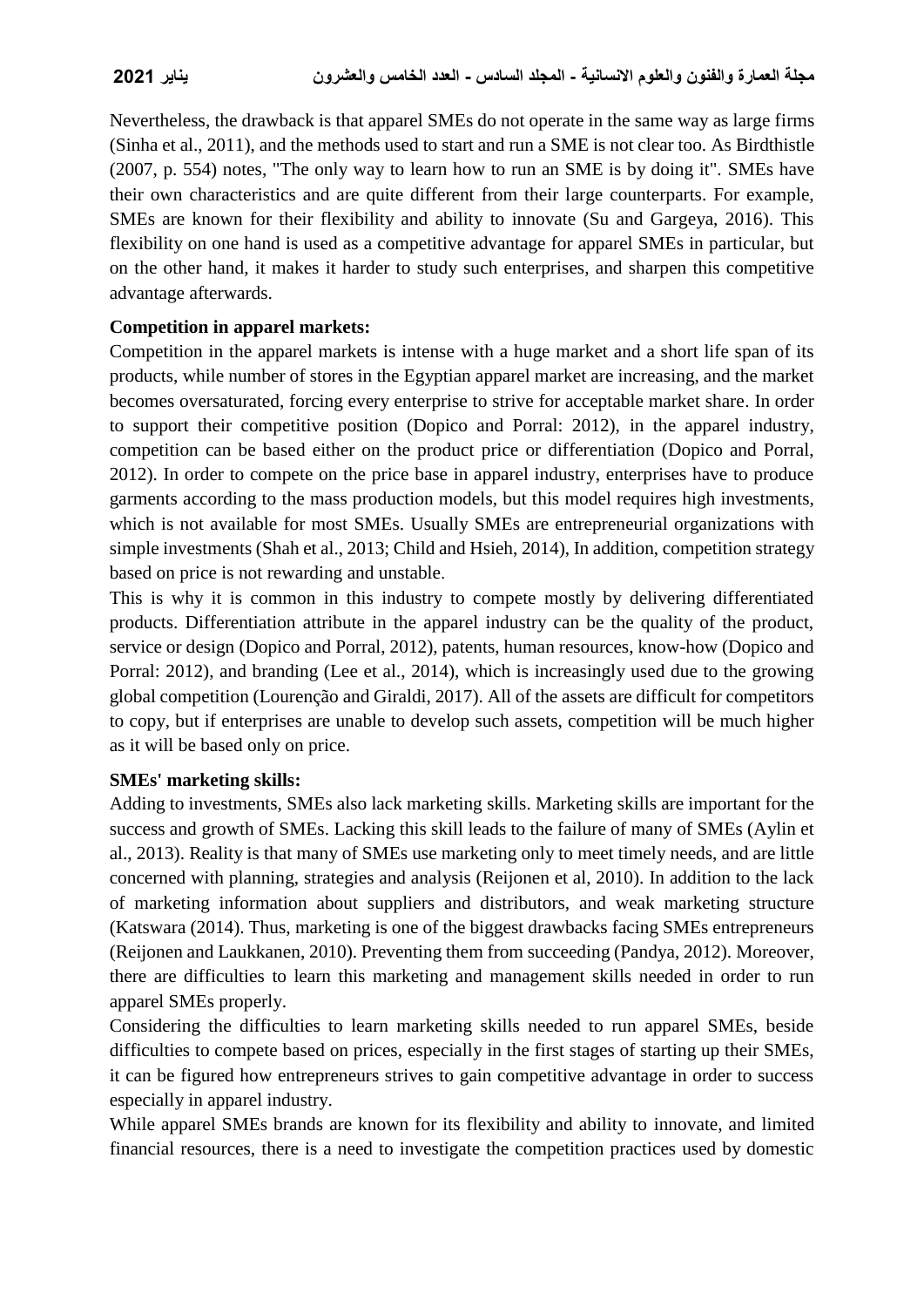apparel SMEs' brands in developing markets, and its development overtime, to help Egyptian apparel brands development and compete specially in the modern globalization era.

# **Egyptian apparel SMEs:**

Egypt was chosen in the context of this research for many reasons. First, the textile industry plays an important role in the Egyptian economy. According to (El-Gohary, 2013) SMEs are the engine for the growth of the Egyptian economy. Providing 30% of employment opportunities in the domestic market and representing 14.4% of Egypt's non-oil exports in 2013 (Attia, 2015). Second, the Egyptian textile industry is known for its high quality row material (i.e. cotton). Third, the Egyptian location with over 15 commercial ports facilitates exporting process, and many free trade agreements have been signed to help in opening the international market for all the textile companies that operate in Egypt. SMEs are distributed throughout Egypt, with many concentrated in urban clusters mainly in Cairo, which attracted many entrepreneurs because of its infrastructure and the big market (El-Gohary, 2013).

Fourth, The Egyptian government encourages the expansion of SMEs for their role in improving economy performance (El-Gohary, 2013). In support for SBEs (Small Business Enterprises) the Egyptian government legislated a supporting law (number 141/2004), although the law does not address SMEs namely, it represents key legislation that supports Egyptian SMEs. Fifth, because apparel is a labor-intensive industry, apparel enterprises can provide jobs for the growing population. Which is over 100 million citizens, Egyptian labor force is known for its low and stable salaries.

Sixth, Egyptian consumers, particularly young generation are getting wealthier and more informed about fashion because of their exposure to global media, and better access to the internet (Khalifa & Sahn, 2013). The Egyptian apparel retail industry has experienced strong growth in recent years, making it more attractive for new entrants (marketline, 2013), especially after the rapid development of shopping malls started with the new millennium, particularly in Cairo and Alexandria. Finally, the Egyptian apparel market situation, which suffer from low level of product differentiation (marketline, 2013).

# **Methodology**

In order to investigate the practices used by domestic apparel SMEs' brands to compete in Egyptian market, and how it developd overtime, an instrument was developed based on the literature review of previous research and industrial practitioners' opinions, the instrument was then used to collect the data for the study. The instrument has two sections; questions related to entrepreneurs' demographics, i.e. age, education, and the enterprise characteristic, i.e. capital and number of employee are given in the first section, then the items related to the research variables, i.e. market competition and product differentiation, are given in the second section of the questionnaire.

All questions related to the research variables were designed to be answered by the respondents using a five-point Likert scale, for example, respondents were asked to indicate the importance of past marketing skills for SMEs entrepreneurs, using a five-point Likert scale (1=not at all important, 5=extremely important). The instrument was pre-tested for content validity by 13 apparel SMEs entrepreneurs; some questions were reworded to improve validity and clarity. The Arabic language was used for the instrument to insure accurate understanding and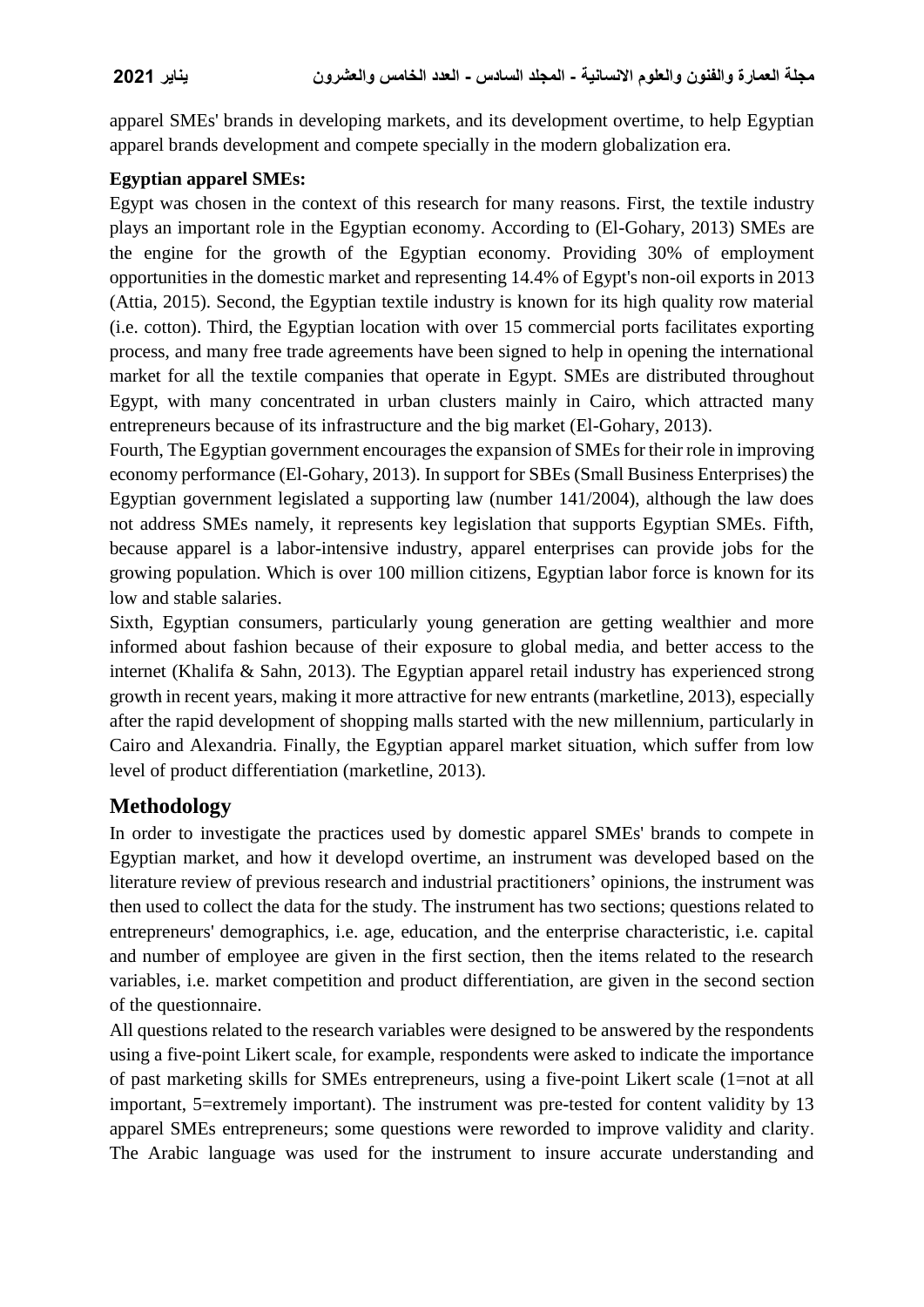responding, as the instrument was used in Egypt, results were then translated into English by the researcher.

The target population for this study comprises apparel SMEs manufacturing women's casual wear for domestic Egyptian market and operating in Giza governorate, a section of great Cairo governorate. Women's wear was chosen as the target population for this research for two reasons; first, Women's wear Accounting for 47.1% of the industry's total value (marketline, 2013). Second, casual apparel market in developing countries accounts for 37 percent of the apparel market, and is expected to be over 50 percent in 2025 (Chowdhury and Akter, 2018). Suggesting that apparel firms should adopt strategies to meet the needs of volatile consumers (Köse and Enginkaya, 2017).

Egyptian law (141/2004) and (CBE, 2008) both have almost similar definitions for small and medium enterprises' paid capital and employees' numbers, Egyptian law requires number of employees in a small company to not exceed 50 workers, while it ranges from 51 to 99 employees to be classified as medium enterprise. while (CBE, 2008) requires an enterprise's paid capital to range from 50 thousand to 5 million Egyptian pounds in order to be classified as a small enterprise, and a medium company paid capital ranges from five to ten million pounds. Through this research, the updated SMEs' capital and annual sales limits introduced by (CBE, 2008) are used, since it introduces more recent and updated values, especially after the Egyptian pound devaluation by the end of 2016. However, detailed number of employee introduced by law (141/2004) was used, as it confirms with the pre-test results.

The sample was selected using random sample techniques. During October 2018 About 160 questionnaires were distributed to SMEs entrepreneurs, however, only 108 final usable surveys were received, the survey response rate is 67.50 percent, which is considered satisfactory for analysis.

Results suggest that most of Egyptian apparel SMEs (39.81 percent) hires from 20 to 50 employee each, while (26.85 percent) hires 51 to 70 employees for each enterprise, which align with the Egyptian law (141/2004). On the same route, the literature suggests that the business capital is a key characteristic of the SMEs, the provided respons for the SMEs capitals are matching the CBE (2008) definition, two of them are presenting the small enterprises, while the other two represent the medium ones, the numbers are presented in million Egyptian pounds.

Annual sales made by SME is a key indication of its success, However, for the purpose of this research, the working capital to annual sales ratio was used as it indicates a company's effectiveness in using its working capital.

Most of the literature suggest that skills required to SMEs' success are gained from practice rather than from education, while practice are mostly gained by time, the survey included the number of years a SME has been in business, this numbers were suggested by the industry practitioners.

## **Results and Discussion**

Table (1) provides the Entrepreneur's Demographics participated in the survey, majority of the Entrepreneur (64.81 per cent) are between 25-35 years old, this suggest that entrepreneurs usually start their business early.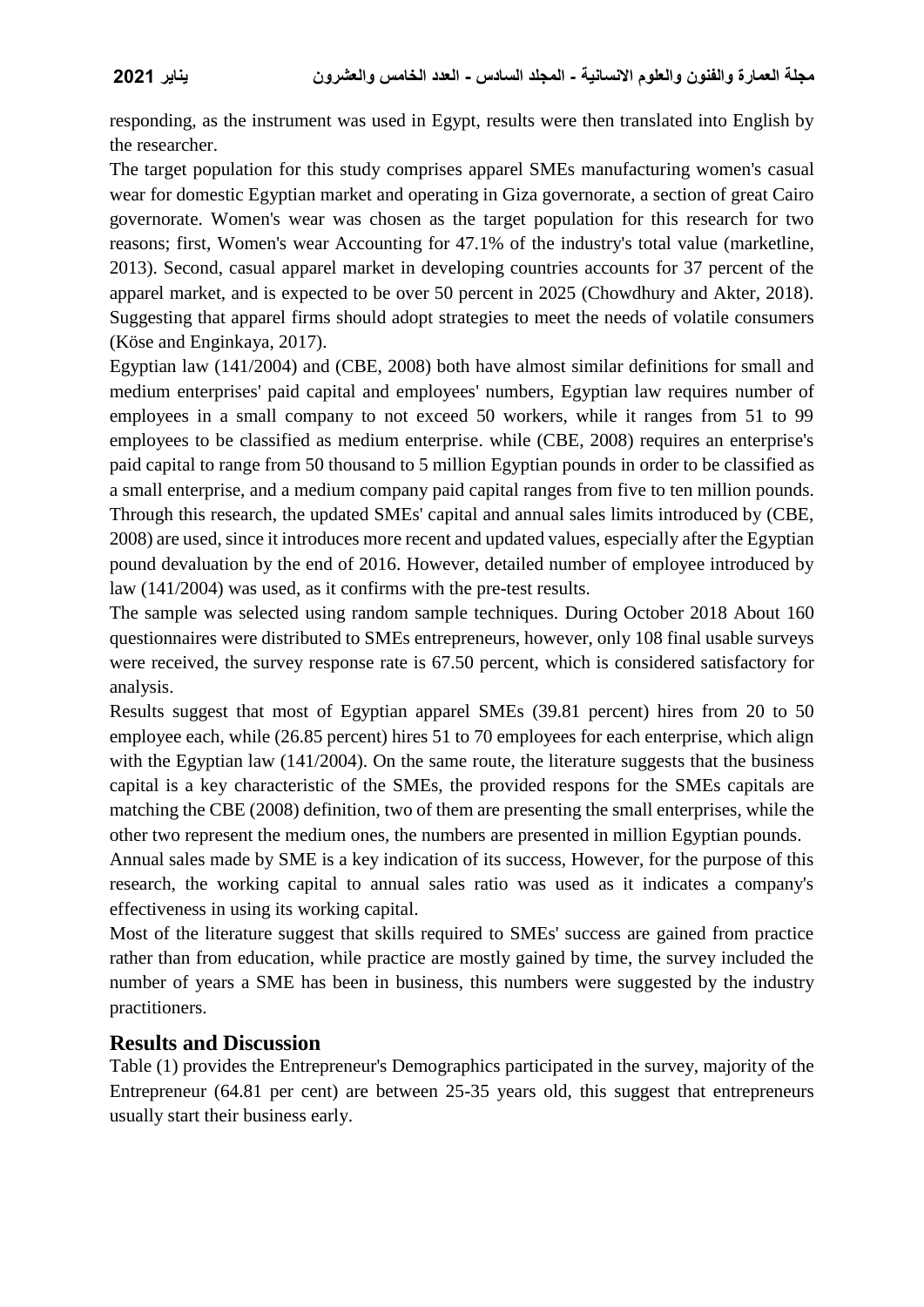| Variable                        | Category               | Freq. | $(\%)$ |
|---------------------------------|------------------------|-------|--------|
| Entrepreneur's Age              | Less than 25 years     | 8     | 7.41   |
|                                 | $25 - 35$              | 70    | 64.81  |
|                                 | 35-45                  | 21    | 19.44  |
|                                 | Over 45 years          | 9     | 8.33   |
| <b>Entrepreneur's Education</b> | undergraduate          | 12    | 11.11  |
|                                 | Bachelor's degree      | 48    | 44.44  |
|                                 | Postgraduate education | 19    | 17.59  |
|                                 | Others                 | 29    | 26.85  |
| <b>Entrepreneur's Gender</b>    | Male                   | 52    | 48.15  |
|                                 | Female                 | 56    | 51.85  |
| Total                           |                        | 108   | 100    |

## **Table (1): Demographics.**

The results show that 44.44 percent of respondents have bachelor's degree, 17.59 percent have postgraduate education (master and PhD) certificates, which indicate good qualifications. Over 51.85 percent of respondents were females, and 48.15 percent were males, this indicate good presence of females as SMEs' entrepreneurs.

Table (2) demonstrate the characteristic of the SMEs surveyed, including questions about number of employees, business capital in million Egyptian pounds and number of years in business. In order to measure SMEs success, the instrument had a question about annual sales per year that were later used to calculate working capital turnover (WCT) ratio. Financial ratios like WCT are usually used to measure SMEs success (Baker et al, 2017; Zeller et al, 2016). As the increase of working capital turnover value generally implies high efficiency in the utilization of assets (Uğurlu and Aksoy, 2006).

### **Table (2): Business characteristic.**

| Variable                             | Category               | Freq. | (% )  |
|--------------------------------------|------------------------|-------|-------|
| Number of SME's employees            | Less than 20 employees | 16    | 14.81 |
|                                      | 20:50 employees        | 43    | 39.81 |
|                                      | 51:70 employees        | 29    | 26.85 |
|                                      | 70:100 employees       | 20    | 18.53 |
| SME's business capital (million EGP) | 0.05:3.0               | 13    | 12.04 |
|                                      | 3.0:5.0                | 40    | 37.04 |
|                                      | 5.0:7.0                | 36    | 33.33 |
|                                      | 7.0:10.0               | 19    | 17.59 |
| Years SME have been in business      | Less than one year     | 21    | 19.44 |
|                                      | $1:3$ years            | 33    | 30.56 |
|                                      | 3:5 years              | 29    | 26.85 |
|                                      | More than 5 years      | 25    | 23.15 |
| SME's working capital turnover (WCT) | Less than 10 times     | 9     | 8.333 |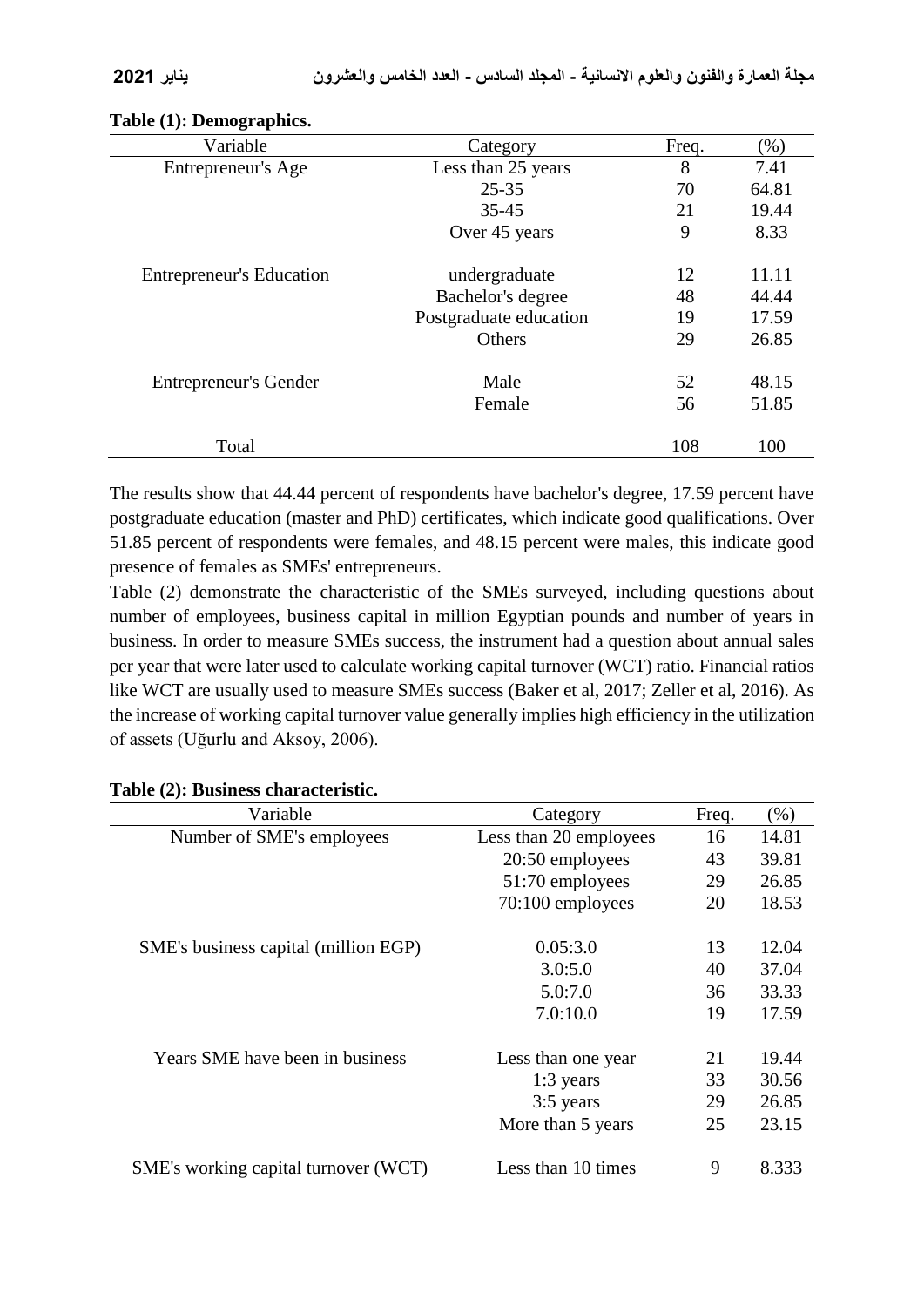|       | $10:15 \text{ times}$<br>$15:20 \text{ times}$<br>More than 20 times | 32<br>44<br>23 | 29.63<br>40.74<br>21.3 |
|-------|----------------------------------------------------------------------|----------------|------------------------|
| Total |                                                                      | 108            | 100%                   |
|       |                                                                      |                |                        |

The results suggest that most of SMEs are in fact are small enterprises, 54.62 percent have less than 50 employees, and 62.04 have a capital less than 1 million LE, while 35.19 percent have between 51 and 100 employees, and 49.08 percent have a business capital from one to five million LE. Interestingly, most of surveyed enterprises 30.56 percent have been from one to three years in business, 19.44 percent have been less than a year, 23.15 percent have been more than 5 years in business.

Table (3) show research variables combined with mean and standard deviation of respondents' results, the questions are formed in eight sections as suggested by the literature, which are entrepreneur's marketing skills, how do Entrepreneur's learn to run SME? price competition, service differentiation, product differentiation, brand building.

| <u>variables mean and standard deviatio</u>                                       |      |           |
|-----------------------------------------------------------------------------------|------|-----------|
| Variables mean and standard deviation                                             | Mean | <b>SD</b> |
| Entrepreneur's marketing skills                                                   |      |           |
| Deploy marketing strategies for SMEs success                                      | 4.11 | 0.90      |
| Has marketing plan                                                                | 3.77 | 0.95      |
| Use marketing research to collect information                                     | 2.44 | 1.05      |
| How do Entrepreneur's learn to run SME                                            |      |           |
| How is it difficult learning how to run SMEs                                      | 3.27 | 1.03      |
| SMEs management skills are mostly gained from practice                            | 3.99 | 0.93      |
| Every SMEs require its own management skills                                      | 2.02 | 1.09      |
| Price competition                                                                 |      |           |
| The ladies outerwear market is over saturated                                     | 4.09 | 1.05      |
| I compete usually on price basis                                                  | 3.41 | 1.02      |
| Competition on price is stable                                                    | 2.51 | 1.10      |
| Service differentiation                                                           |      |           |
| Fast production and delivery                                                      | 3.35 | 1.19      |
| Accept returns and defects                                                        | 2.14 | 1.05      |
| Flexible service terms                                                            | 3.42 | 1.23      |
| Product differentiation                                                           |      |           |
| Products have better design compared to competitors' products                     | 4.19 | 0.75      |
| Products are more stylish compared to competitors' products                       | 3.65 | 0.92      |
| Products are made in more fashionable colors compared to competitors'<br>products | 3.49 | 0.84      |
| Products are better fitting compared to competitors' products                     | 4.16 | 0.70      |
| Products are made of better materials compared to competitors'                    |      |           |
| products                                                                          | 3.81 | 0.71      |
| Products are better sewed compared to competitors' products                       | 4.27 | 0.79      |
| Products' overall quality is better than competitors' products                    | 3.93 | 1.07      |
|                                                                                   |      |           |

## **Table (3): Variables mean and standard deviation.**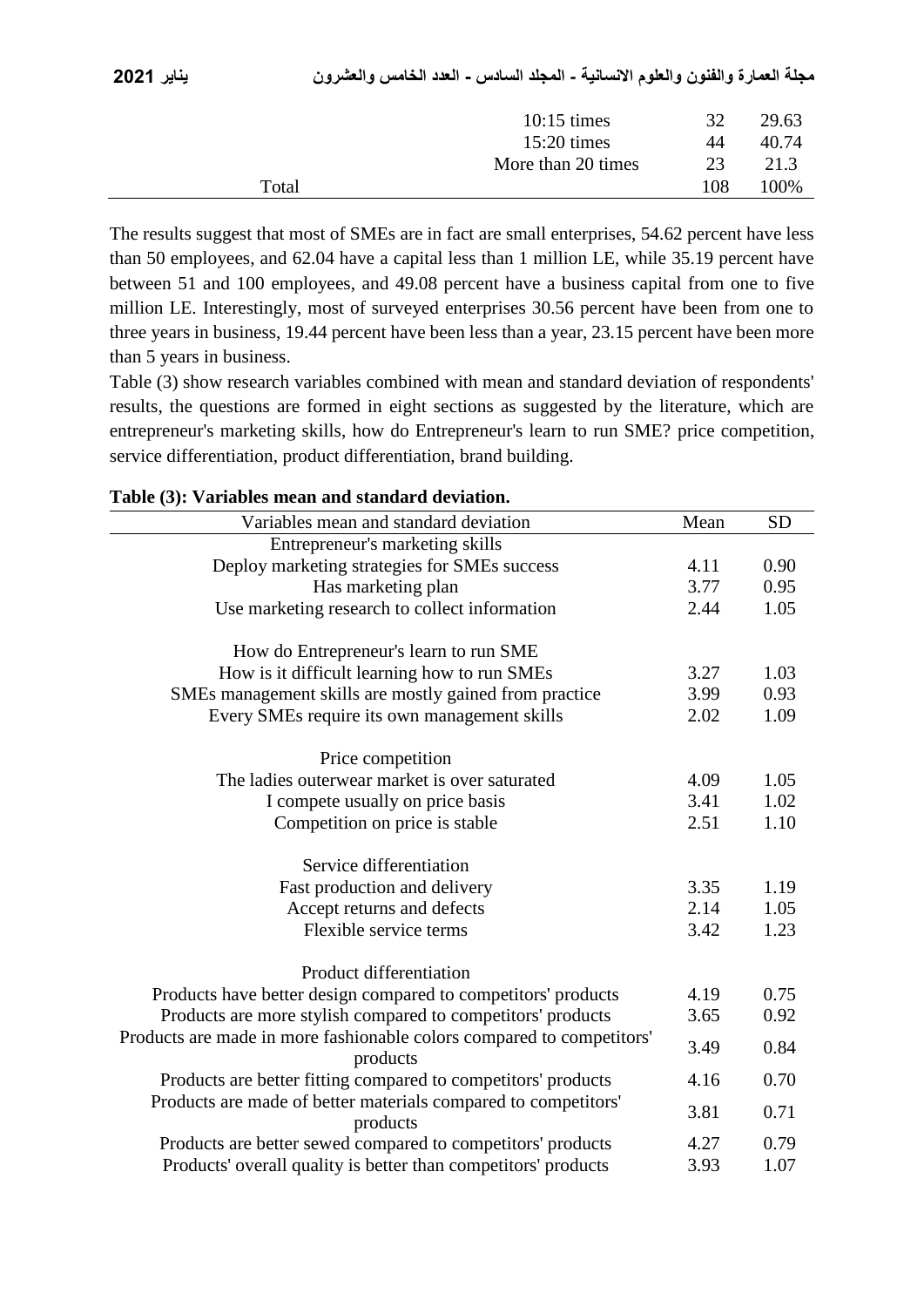| Packaging quality is better than competitors' packaging | 2.93 | 0.91 |
|---------------------------------------------------------|------|------|
| Brand building                                          |      |      |
| Have own brand                                          | 4.05 | 0.90 |
| Different brand personality                             | 3.73 | 1.04 |
| We apply market segmentation                            | 3.32 | 1.08 |
| We are targeting a specific market                      | 3.24 | 1.18 |
| We work on market positioning                           | 2.86 | 1.06 |
|                                                         |      |      |

Internal consistency of data was assessed using a Cronbach's alpha test, values of Cronbach's alpha test as shown in table (4) are ranged from 0.8035 to 0.8253 suggest normality and reliability of results, according to Field (2009) a questionnaire with an  $\alpha$  of 0.8 is considered reliable.

| Section                                | Cronbach's alpha |
|----------------------------------------|------------------|
| Entrepreneur's marketing skills        | 0.8064           |
| How do Entrepreneur's learn to run SME | 0.8118           |
| Price competition                      | 0.8035           |
| Service differentiation                | 0.8044           |
| Product differentiation                | 0.8131           |
| Brand building                         | 0.8253           |

A Pearson test was used to find correlation coefficient between the questionnaire first section results, as shown in table (5), the highest relation (0.6450 percent) occur between SME's capital and number of employee. Other Strong relations are also present for example number of years in business and each of business capital and number of employee, such relations can be understood, as the business grows up its capital increase too, and more employees are hired as well. More relations like entrepreneur's age and education, entrepreneur's age and SME's capital and finally entrepreneur's age and number of employee are also present.

|                   | age      | education | gender   | employee | capital | years |
|-------------------|----------|-----------|----------|----------|---------|-------|
| education         | 0.351    |           |          |          |         |       |
| gender            | $-0.001$ | 0.005     |          |          |         |       |
| employee          | 0.211    | 0.030     | $-0.048$ |          |         |       |
| capital           | 0.231    | 0.114     | 0.149    | 0.645    |         |       |
| Years in business | 0.174    | $-0.144$  | 0.068    | 0.273    | 0.231   |       |
| WCT               | 0.214    | $-0.060$  | 0.000    | 0.462    | 0.472   | 0.555 |

**Table (5): Pearson correlation coefficient.**

Pearson correlation coefficient results suggest a strong relation between working capital turnover and each of number of employee, capital and years in business. The working capital turnover have the strongest relation with number of years an enterprise has been in business, suggesting that the longer a SME have been in business, the better efficiency in the utilization of business assets. This increase is in higher ratio compared to capital and number of employee, which have suggested that despite the number of employee and business capital of SME, the number of years enterprises have been in business is the most indication for SME success and further development.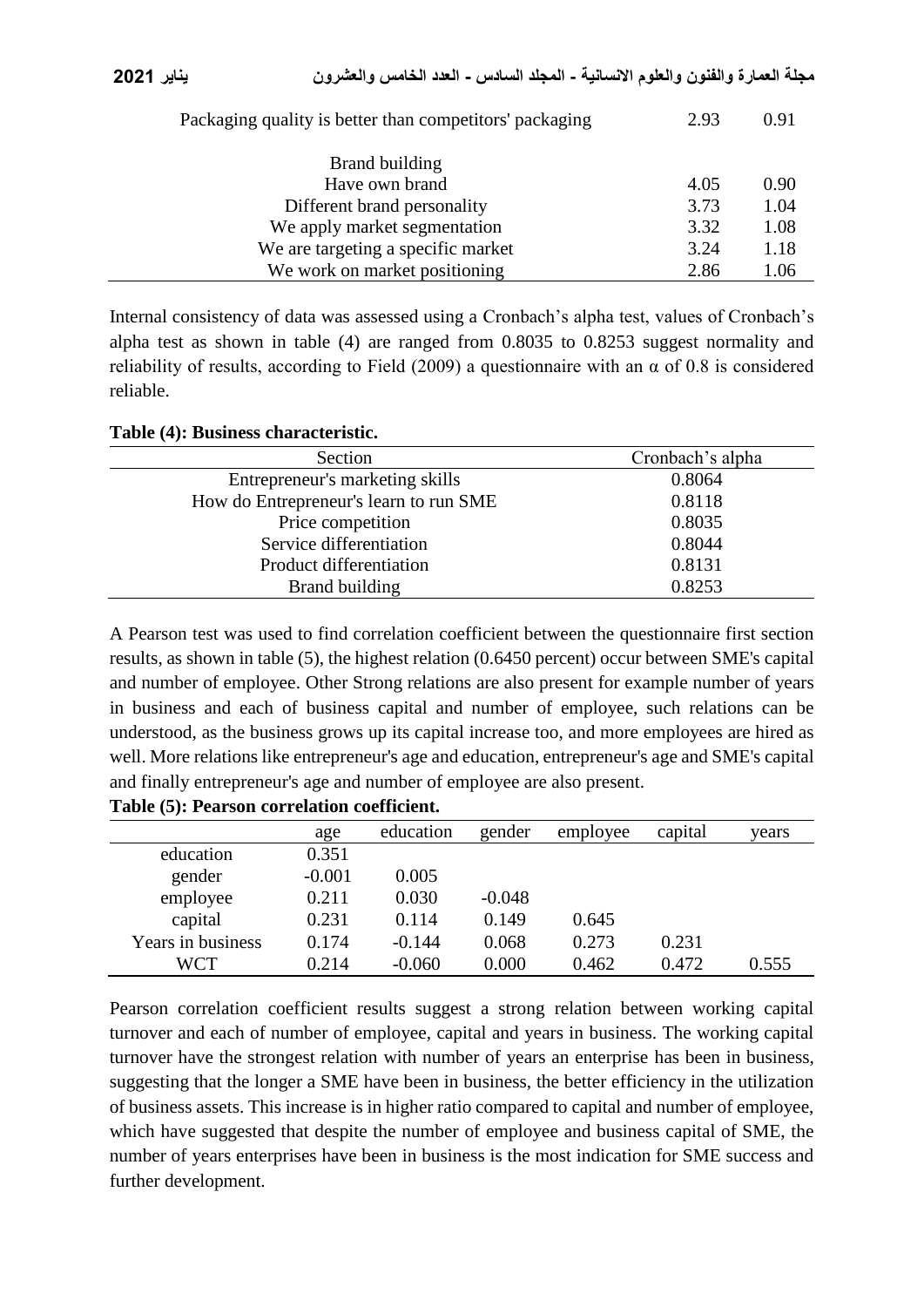This is consistent with what previous studies indicate. SMEs management skills are acquired through practice rather than through education, thus, the time factor is the most important factor in refining and mastering these skills, which may lead them to choose more effective methods of competition that suit them better, in order to gain success and further apparel SMEs development.

For a better understanding of the relation between competition practices used by apparel SMEs and number of years a SME have been in business, the participants' responds were then split into four groups according to number of years in business, table (6) show questionnaire second section's items and their corresponding mean and standard division of each group.

|                   | Price       |        | Service         |           | Product         |           | <b>Brand</b> |           |
|-------------------|-------------|--------|-----------------|-----------|-----------------|-----------|--------------|-----------|
|                   | competition |        | differentiation |           | differentiation |           | competition  |           |
|                   | mean        | $SD^*$ | mean            | <b>SD</b> | mean            | <b>SD</b> | mean         | <b>SD</b> |
| Less than 1 year  | 3.857       | 1.13   | 2.94            | 1.11      | 3.38            | 0.86      | 2.83         | 1.09      |
| $1:3$ years       | 3.391       | 1.21   | 3.05            | 1.16      | 3.78            | 0.89      | 3.30         | 1.14      |
| 3:5 years         | 3.242       | 1.21   | 2.91            | 1.29      | 3.86            | 1.00      | 3.59         | 1.10      |
| More than 5 years | 2.96        | 1.26   | 3.00            | 1.28      | 3.87            | 0.96      | 3.93         | 0.92      |
| Average           | 3.36        | 1.20   | 2.97            | 1.21      | 3.72            | 0.93      | 3.41         | 1.06      |

### **Table (6): Business characteristic.**

# **\* Standard deviation**

As shown in table (6) and represented in Figure (1), it suggests that new apparel SMEs usually compete on prices in the first few years they are in business, with moderate competition on product differentiation and brand building. However, over time, competition practices are more focused on brand building and product differentiation, competition on price decreases by time, while service differentiation are almost stable with little change.



**Figure (1) Apparel SMEs' competition practices development over time**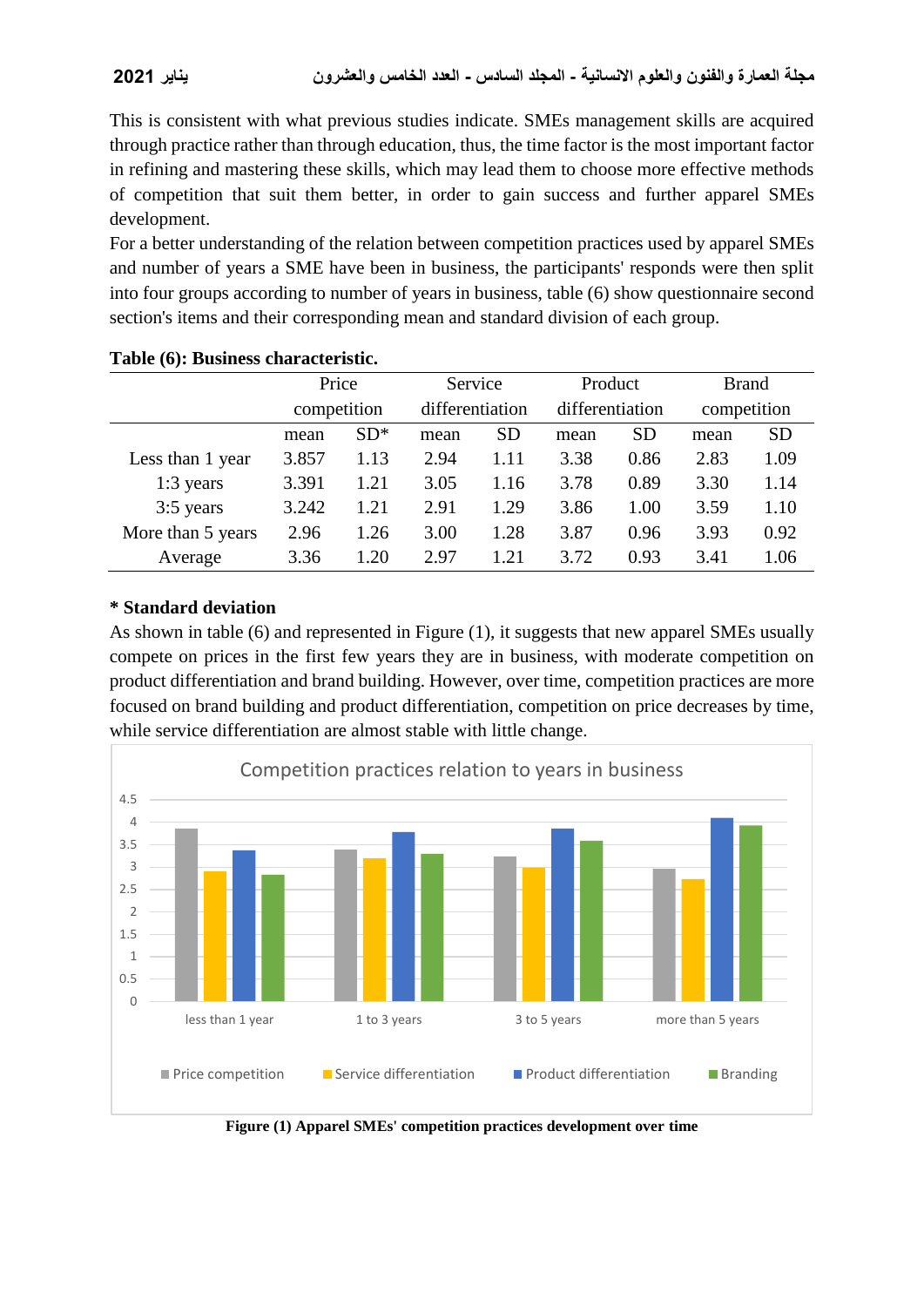# **Conclusion**

This research has explored the SMEs apparel brands competition practices focusing on developing markets, particularly Egypt, the literature review showed the importance of apparel industry for developing economies, while the apparel industry consists mainly of small and medium enterprises, thus demonstrated the importance of apparel SMEs importance for such developing economies.

Self-administered questionnaire was used to collect data from Egyptian SMEs entrepreneurs working in domestic apparel market, investigating their competition practices. Pearson correlation coefficient test between number of years in business and working capital turnover suggested a strong relation; therefore, the data were then regrouped according to number of years a SME have been in business.

Interestingly, startup SME owner usually focus their competition on price in first place and product, newly starting up SMEs usually build their competition practices on delivering low priced products, after gaining experience and skills. SMEs usually shift their competition practices to product differentiation and branding, while competition on service is almost the same for both experienced and no experienced SMEs entrepreneurs.

In conclusion, newly starting apparel SMEs need to focus their attention mainly on two factors in order to succeed and develop their business. First factor is surviving the first five years, the results of this research suggest that first few years are the hardest for most of apparel SMEs, this first stage is the period where entrepreneurs gain most of their experience and Knowledge. Second factor is to focus their competition mainly on differentiating their products from competitors rather than compete on price bases, in addition to start branding their SME the very first years they are in business.

# **References:**

1. Attia A., (2015) "Testing the effect of marketing strategy alignment and triple-A supply chain on performance in Egypt", EuroMed Journal of Business, Vol. 10 Issue: 2, pp.163-180,

2. Baker H. k., Kumar S., Colombage S., Singh H. P., (2017) "Working capital management practices in India: survey evidence", Managerial Finance, Vol. 43 Issue: 3, pp.331-353.

3. Birdthistle, William. (2007). Compensating Power: An Analysis of Rents and Rewards in the Mutual Fund Industry. Tul. L. Rev. 80.

4. Campaniaris C., Murray R., Hayes S. and Jeffrey M., (2015),"Evidence-based development of a strategy for Canadian apparel SMEs", Journal of Fashion Marketing and Management, Vol. 19 Iss 3 pp. 299 - 314

5. CBE, (2008): "Small and medium enterprises", available at: https://www.cbe.org.eg/\_layouts/download.aspx?SourceUrl=/en/InitiativesDL/14SMEsAR.pd f, accessed on: 18 December 2018.

6. Child, J., & Hsieh, H. Y. (2014). Decision mode, information and network attachment in the internationalization of SMEs: A configurational and contingency analysis. Journal of World Business, 49(4), 598-610.

7. Chowdhury T. A. and Akter T., (2018) "Fashion attributes preferred by young Bangladeshi consumers while buying casual clothes: A multi-dimensional approach", Journal of Fashion Marketing and Management: An International Journal, Vol. 22 Issue: 4, pp.540-556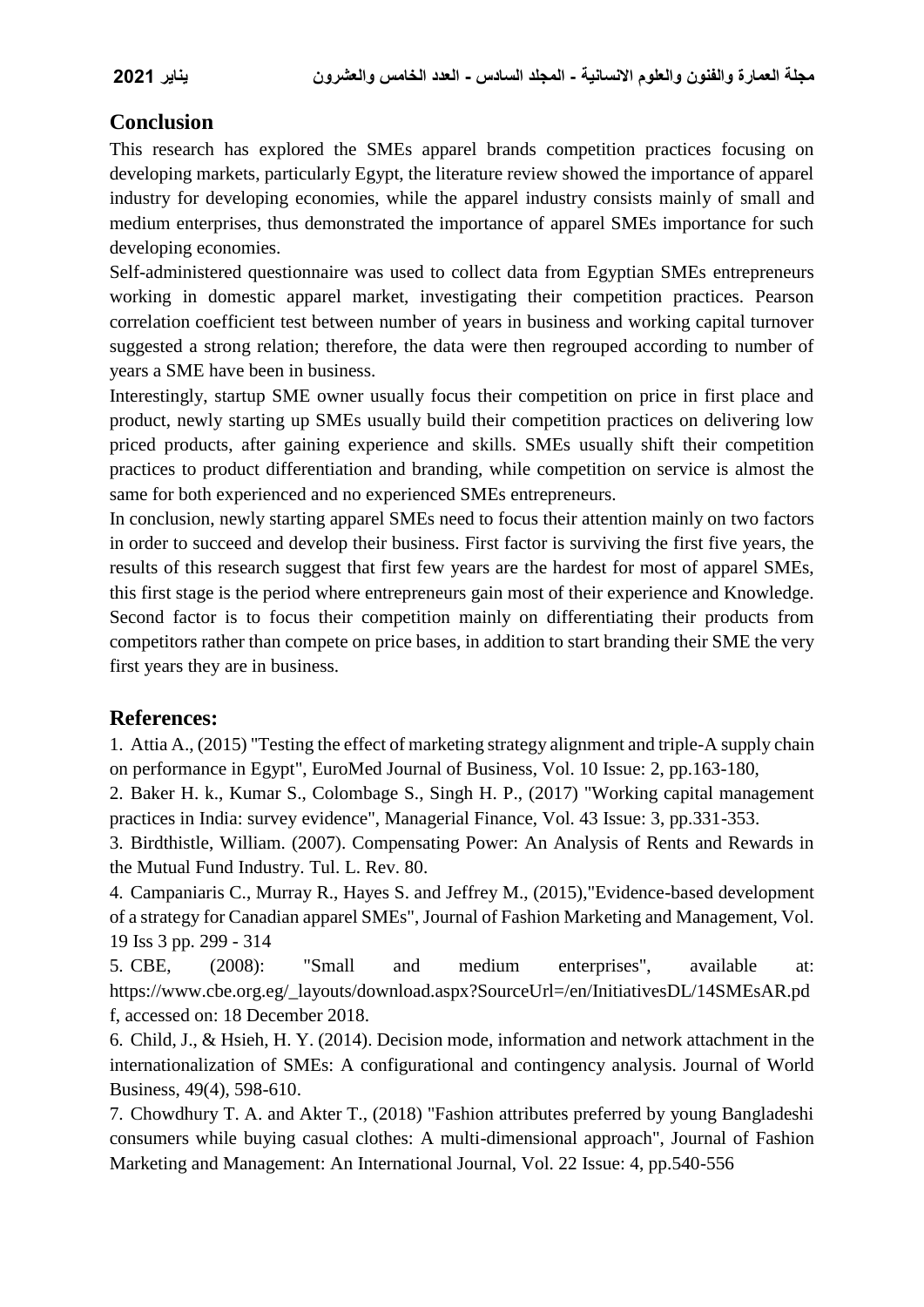8. De Silva R. K. J. and Rupasinghe T., (2016). Characterization of New Product Development (Npd) Models Applicable to Enhance the Overall Performance of the Apparel Industry, International Journal of Textile and Fashion Technology (IJTFT) ISSN(P): 2250-2378; ISSN(E): 2319-4510, Vol. 6, Issue 3, Jun 2016, 1-14

9. Dopico D. C. and Porral C. C., (2012),"Sources of equity in fashion markets", Journal of Product & Brand Management, Vol. 21 Iss: 6 pp. 391 - 403

10. El-Gohary, Hatem & Edwards, David & Eid, Riyad & Huang, Juanling. (2013). Choice of export entry mode by developing economies SMEs: An empirical investigation of Egyptian SMEs. Journal of Economic and Administrative Sciences. 29. 113-133. 10.1108/JEAS-09- 2013-0030.

11. Field, A. (2009). Discovering Statistics using SPSS. Sage: London.

12. Khalifa, Dina & Sahn, Farid. (2013). Measuring the factors affecting Egyptian consumers` intentions to purchase global luxury fashion brands.

13. Köse, Ş.G. and Enginkaya, E. (2017), "Fashion customers' eWOM behavior: an exploratory study", European Journal of Multidisciplinary Studies, Vol. 5 No. 1, pp. 479-480.

14. Lee C., Wong H., Kao T., Hu J., (2014): "A Study on the Conceptualization of Apparel Brand", International Review of Management and Business Research, Vol. 3 Issue.1, pp24-37

15. Lourenção, M. and Giraldi, J. (2017), "Development of an identity model for sector brands", Journal of Fashion Marketing and Management, Vol. 21 No. 3, pp. 317-340.

16. MarketLine, (2013) "Apparel Retail in Egypt, February 2013 ", London, UK.

17. Pandya, R.E. (2012), A framework for engaging diverse communities in citizen science in the US. Frontiers in Ecology and the Environment, 10: 314-317

18. Rahman M. S. and Mannan M., (2018) "Consumer online purchase behavior of local fashion clothing brands: Information adoption, e-WOM, online brand familiarity and online brand experience", Journal of Fashion Marketing and Management: An International Journal, Vol. 22 Issue: 3, pp.404-419

19. Reijonen, H. and Laukkanen, T. (2010), "Customer relationship oriented marketing practices in SMEs", Marketing Intelligence & Planning, Vol. 28 No. 2, pp. 115-36.

20. SBA (US Small Business Administration), (2014), "Frequently asked questions", available at: www.sba.gov/advocacy/frequently-asked-questions-about-smallbusiness(accessedApril15,2016).

21. Shah, S, F, H., Nazir T., Zaman, K., and & Shabir, M., (2013). Factors Affecting the Growth of Enterprises: A Survey of the Literature from the Perspective of Small- and Medium-Sized Enterprises. Journal of Enterprise Transformation. 3. 10.1080/19488289.2011.650282.

22. Sinha, Paresha & Akoorie, Michele & Ding, Qiang & Wu, Qian. (2011). What motivates manufacturing SMEs to outsource offshore in China? Comparing the perspectives of SME manufacturers and their suppliers. Strategic Outsourcing an International Journal.

23. Su J. and Gargeya V. B., (2016)," Supplier selection in small- and medium-sized firms The case of the US textile and apparel industry ", American Journal of Business, Vol. 31 Iss 4 pp. 166 -186

24. Subhan, Q.A., Mian Rahat Mehmood, M.R. and Sattar, A. (2013), "Innovation in small and medium enterprises (SME's) and its impact on economic development in Pakistan", Proceedings of 6th International Business and Social Sciences Research Conference, Dubai, 3- 4 January.